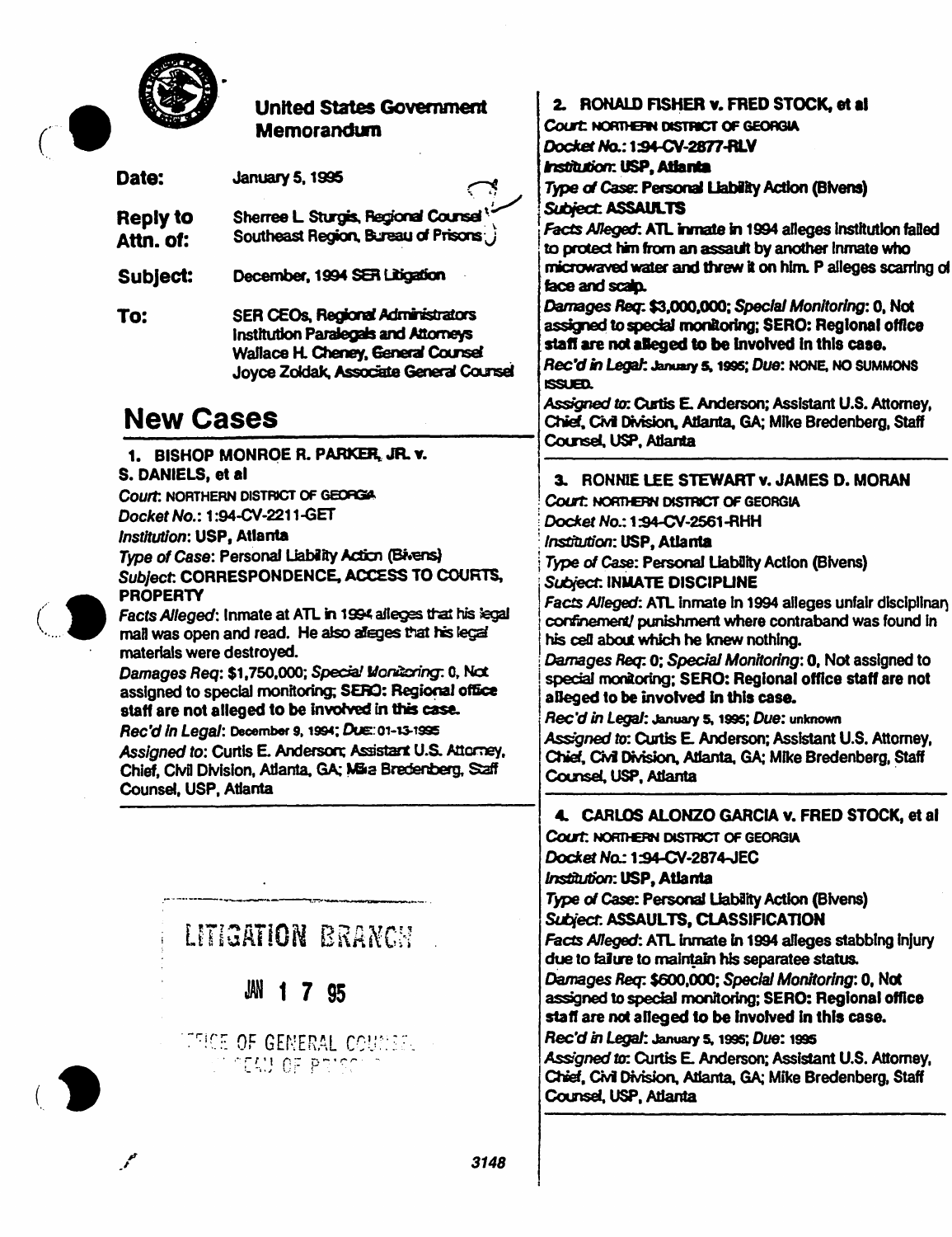$\ddot{\phantom{a}}$ 

 $\binom{1}{2}$ 

 $\bar{\mathcal{A}}$ 



 $\ddot{\varphi}$ 

 $\ddot{\phantom{0}}$ 

 $\ddot{\phantom{0}}$ 

 $\overline{a}$ 

| 5. RAFAEL HERNANDEZ v. KATHELEEN HAWKS, et al<br>COURT: DISTRICT OF MENNESOTA                   | <b>8. ROLAND DENSON v. GREGORY L. PARKS</b><br>Court. NORTHERN DISTRICT OF FLORIDA                                                                                                                                                    |
|-------------------------------------------------------------------------------------------------|---------------------------------------------------------------------------------------------------------------------------------------------------------------------------------------------------------------------------------------|
| Docket No.: 5-94-145                                                                            | Docket No.: 94-000                                                                                                                                                                                                                    |
| Institution: FCL Talladega                                                                      | <b>Institution: FPC, Pensacola</b>                                                                                                                                                                                                    |
| Type of Case: Federal Tort Claims Act (FTCA)                                                    | <b>Type of Case: Habeas Corpus</b>                                                                                                                                                                                                    |
| Subject: PROPERTY                                                                               | Subject: CLASSIFICATION, CRIMINAL PROSECUTION                                                                                                                                                                                         |
| Facts Alleged: Inmate at Talledega in 1994 alleges loss in                                      | Facts Alleged: Inmate at PEN in 1994 alleges that                                                                                                                                                                                     |
| property due to unorganized governmental transfer of                                            | information used in classification violates his immunity                                                                                                                                                                              |
| Cubans on 9/28/1993.                                                                            | agreement. He also alleges that he was convicted in                                                                                                                                                                                   |
| Damages Req. \$1,418.75.; Special Monitoring: 0, Not                                            | violation of his plea-bargaining agreement. See also FALI<br>94-A-672-N.<br>Damages Req: 0; Special Monitoring: 0, Not assigned to<br>special monitoring; SERO: Regional office staff are not<br>alleged to be involved in this case. |
| assigned to special monitoring; SERO: Regional office                                           |                                                                                                                                                                                                                                       |
| staff are alleged to be involved in this case.                                                  |                                                                                                                                                                                                                                       |
| Rec'd in Legal: January 5, 1995; Due: 01-27-1994                                                |                                                                                                                                                                                                                                       |
| Assigned to: Francis X. Hermann; U.S. Attorney,                                                 |                                                                                                                                                                                                                                       |
| Minneapolis, MN; Kathleen Kenney, Attorney Advisor,                                             | Rec'd in Legal: January 5, 1995; Due: -1994                                                                                                                                                                                           |
| FCI, Talladega                                                                                  | Assigned to: Samuel A. Alter, Jr.; Supervising Assistant U                                                                                                                                                                            |
| 6. IVAN DAWKINS v. JOHN FANELLO                                                                 | Attorney, Pensacola FL; Gerelene Gooden, Paralegal<br>Specialist, Southeast Regional Office                                                                                                                                           |
|                                                                                                 |                                                                                                                                                                                                                                       |
| Court: DISTRICT OF SOUTH CAROLINA<br>Docket No.: 94-000                                         | 9. VICKI GROLL v. UNITED STATES OF AMERICA                                                                                                                                                                                            |
| Institution: FCL, Estill                                                                        | Court: NORTHERN DISTRICT OF FLORIDA                                                                                                                                                                                                   |
| Type of Case: Injunction                                                                        | Docket No.: 94-50242/RV                                                                                                                                                                                                               |
| Subject: VISITING, MARRIAGES                                                                    | Institution: FCI, Marianna                                                                                                                                                                                                            |
| Facts Alleged: Inmate at EST in 1994 alleges that his                                           | Type of Case: Federal Tort Claims Act (FTCA)                                                                                                                                                                                          |
| visitation privileges with his wife were arbitrarily stopped.                                   | <b>Subject: PROPERTY</b><br>Facts Alleged: Inmate at MNA in 1994 alleges property                                                                                                                                                     |
| Damages Req. 0; Special Monitoring: 0, Not assigned to                                          |                                                                                                                                                                                                                                       |
| special monitoring; SERO: Regional office staff are not                                         | destroyed by rats due to staff negligence.                                                                                                                                                                                            |
| alleged to be involved in this case.                                                            | Damages Req: \$615.35; Special Monitoring: 0, Not<br>assigned to special monitoring; SERO: Regional office                                                                                                                            |
| Rec'd in Legal: January 5, 1995; Due: NONE, NO SHOW CAUSE                                       |                                                                                                                                                                                                                                       |
| Assigned to: Jay Preston Strom; U.S. Attorney, Columbia,                                        | staff are not alleged to be involved in this case.                                                                                                                                                                                    |
| SC; Jon M. Adduci, Paralegal Specialist, FCI, Estill                                            | Rec'd in Legal: January 5, 1995; Due: 01-31-1995                                                                                                                                                                                      |
|                                                                                                 | Assigned to: Michael Finney; Assistant U.S. Attorney,                                                                                                                                                                                 |
| 7. UNITED STATES v. EDWARD LEWIS DUNBAR, JR.                                                    | Pensacola, FL; Gerelene Gooden, Paralegal Specialist,                                                                                                                                                                                 |
| Court: SOUTHERN DISTRICT OF MISSISSIPPI                                                         | <b>Southeast Regional Office</b>                                                                                                                                                                                                      |
| Docket No.: J89-00069-B                                                                         |                                                                                                                                                                                                                                       |
| Institution: FCL, Tallahassee                                                                   | 10. RALPH SUTTLE v. DR. MIRARDELLA, et al.                                                                                                                                                                                            |
| Type of Case: Habeas Corpus                                                                     | Court: NORTHERN DISTRICT OF FLORIDA                                                                                                                                                                                                   |
| Subject. SENTENCING, MEDICAL TREATMENT                                                          | Docket No.: 93-50262/RV                                                                                                                                                                                                               |
| Facts Alleged: Inmate at TAL in 1994 seeks a humanitarian                                       | Institution: FCI, Marianna                                                                                                                                                                                                            |
| release due to his liness.                                                                      | Type of Case: Personal Llability Action (Bivens)                                                                                                                                                                                      |
| Damages Req. 0; Special Monitoring: 0, Not assigned to                                          | Subject: MEDICAL TREATMENT                                                                                                                                                                                                            |
| special monitoring; SERO: Regional office staff are not<br>alleged to be involved in this case. | Facts Alleged: Inmate at MNA In 1994 alleges that he is n                                                                                                                                                                             |
| Rec'd in Legal: January 5, 1995; Due: 01-05-1995                                                | receiving adequate treatment for gout. He alleges that hi                                                                                                                                                                             |
| Assigned to: Ruth R. Morgan; Assistant U.S. Attorney.                                           | condition was diagnosed at TAL, but the treatment was<br>discontinued as a result of his transfer.                                                                                                                                    |
| Biloxi, MS; Ken Hyle, Attorney/Advisor, SERO                                                    |                                                                                                                                                                                                                                       |
|                                                                                                 | Damages Req: &100,000; Special Monitoring: 0, Not<br>assigned to special monitoring; SERO: Regional office                                                                                                                            |
|                                                                                                 | staff are not alleged to be involved in this case.                                                                                                                                                                                    |
|                                                                                                 | Rec'd in Legal: January 5, 1995; Due: 02-03-1995                                                                                                                                                                                      |
|                                                                                                 | Assigned to: Samuel A. Alter, Jr.; Supervising Assistant U                                                                                                                                                                            |
|                                                                                                 | Attorney, Pensacola FL; Sterling Dawson, Paralegal                                                                                                                                                                                    |
|                                                                                                 | Specialist, FCI, Marianna                                                                                                                                                                                                             |
| 3149                                                                                            |                                                                                                                                                                                                                                       |

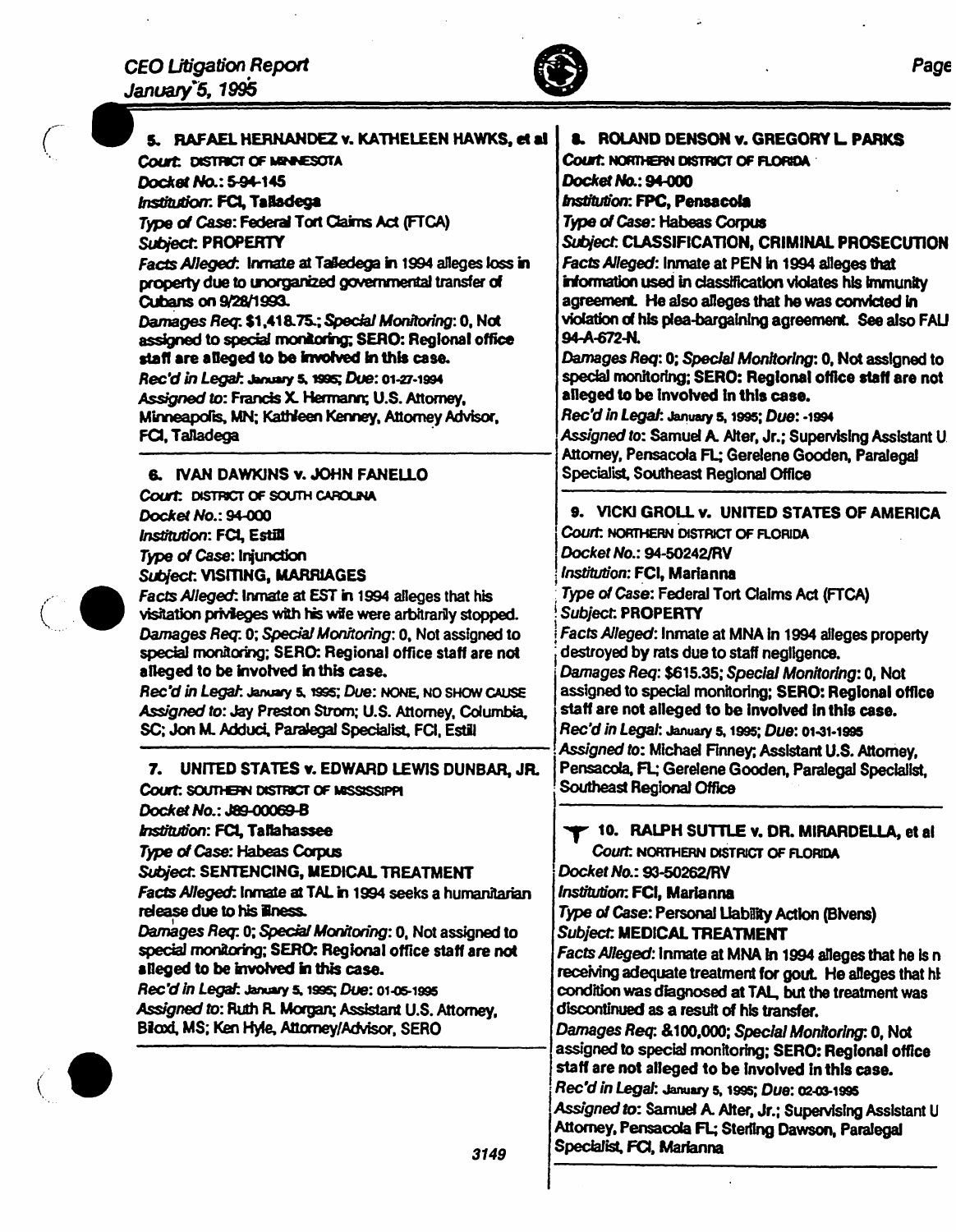

| Attorney, Pensacola FL; Earl L. Cotton, Assistant Regional<br>Assigned to: Vivian Rosado; Assistant U.S. Attorney, Mia<br><b>Counsel, SERO</b><br>FL; Michael Pybas, Senior Attorney Advisor, FDC, MCC,                                                                                                                                                                                                                                                                                                                                                                                                                                                                                                                                                                                                                                                                                                                                                                                                                                                                                                                                                                                                                                                                                                                                                                                                      | Facts Alleged: Pretrial detainee in 1995 alleges that he w<br>given medication for his illnesses upon his arrival at MIA.<br>He further alleges that he was not given adequate medic<br>Damages Req: unspecified; Special Monitoring: 0, Not<br>assigned to special monitoring; SERO: Regional office<br>staff are not alleged to be involved in this case.        |
|--------------------------------------------------------------------------------------------------------------------------------------------------------------------------------------------------------------------------------------------------------------------------------------------------------------------------------------------------------------------------------------------------------------------------------------------------------------------------------------------------------------------------------------------------------------------------------------------------------------------------------------------------------------------------------------------------------------------------------------------------------------------------------------------------------------------------------------------------------------------------------------------------------------------------------------------------------------------------------------------------------------------------------------------------------------------------------------------------------------------------------------------------------------------------------------------------------------------------------------------------------------------------------------------------------------------------------------------------------------------------------------------------------------|--------------------------------------------------------------------------------------------------------------------------------------------------------------------------------------------------------------------------------------------------------------------------------------------------------------------------------------------------------------------|
| Miami<br>12. LIN E. DAVIS v. DEPARTMENT OF JUSTICE<br>15. WILLIAM BRIGHT, JR. v.<br>Court: DISTRICT OF COLUMBIA<br>$\boldsymbol{\mathbb{Z}}$<br>KATHLEEN HAWK, et al<br>Docket No.: 94-2631-JHG<br>Court. NORTHERN DISTRICT OF GEORGIA<br><b>Institution: FCI, Jesup</b><br>Docket No.: 1:94-CV-3427-RLV<br>Type of Case: FOI-Privacy<br><b>Institution: USP, Atlanta</b><br>Subject: FOI-PRIVACY<br>Type of Case: Federal Tort Claims Act (FTCA)<br>Facts Alleged: Inmate at PHX in 1994 alleges that records<br>concerning JES incarceration were withheld illegally.<br><b>Subject: ASSAULTS</b><br>Damages Req: 0; Special Monitoring: 0, Not assigned to<br>special monitoring; SERO: Regional office staff are not<br>wrongful death as a result of failure to protect.<br>alleged to be involved in this case.<br>Rec'd in Legal: January 5, 1995; Due: 01-31-1995<br>Assigned to: Lallis Cotton; Paralegal, Washington, D.C.; Ken<br>case.<br>Hyle, Attorney/Advisor, SERO<br>Rec'd in Legal: January 5, 1995; Due: 02-21-1995<br>13. EDWARD W. HOLIFIELD v.<br>JANET RENO, et al<br>Counsel, USP, Atlanta<br>Court: NORTHERN DISTRICT OF FLORDA                                                                                                                                                                                                                                                     | Facts Alleged: Family of former 1994 ATL inmate alleges<br>Damages Req: \$4,000,000; Special Monitoring: IB1, May<br>financial liability, All cases involving a death.; SERO:<br>Regional office staff are not alleged to be involved in<br>Assigned to: Curtis E. Anderson; Assistant U.S. Attorney<br>Chief, Civil Division, Atlanta, GA; Mike Bredenberg, Staff |
| Docket No.: 94-50357/RV<br>16. ELIAS PUGH v. MICHAEL GARRETT, et al.<br>Institution: FCI, Marianna<br>Court: MIDDLE DISTRICT OF ALABAMA<br>Type of Case: Equal Employment Claim<br>Docket No.: 94-D-1620-N<br>Subject. DISCRIMINATION<br>Institution: FPC, Maxwell Air Force Base<br>Facts Alleged: Chief of Health Programs at MNA in 1994<br>Type of Case: Habeas Corpus<br>alleges discrimination based upon race. Further alleges<br>retallation resulting in demotion and ultimate discharge.<br>Subject. TRANSFERS, COMMUNITY TREATMENT<br><b>CENTERS</b><br>Damages Req: Excess of \$100,000;<br>Special Monitoring: IC2, Publicity ; Impact on staff morale,<br>Facts Alleged: Inmate at MON in 1995 alleges that he wi<br>All employee suits.; SERO: Regional office staff are not<br>arbitrarily transferred from a CCC.<br>alleged to be involved in this case.<br>Damages Req: 0; Special Monitoring: 0, Not assigned to<br>Rec'd in Legal: January 5, 1995; Due: 02-03-1995<br>special monitoring; SERO: Regional office staff are no<br>Assigned to: Michael Finney; Assistant U.S. Attorney,<br>alleged to be involved in this case.<br>Pensacola, FL; Ken Hyle, Attorney Advisor, SERO<br>Rec'd in Legal: January 5, 1995; Due: 01-18-1995<br>Assigned to: Kenneth E. Vines; Assistant U.S. Attorney,<br>Chief, Civil Division, Montgornery, AL; Angle Grider, Atto<br>Advisor, SERO<br>3150 |                                                                                                                                                                                                                                                                                                                                                                    |



 $\int_{-\infty}^{\infty}$ 

 $\bar{z}$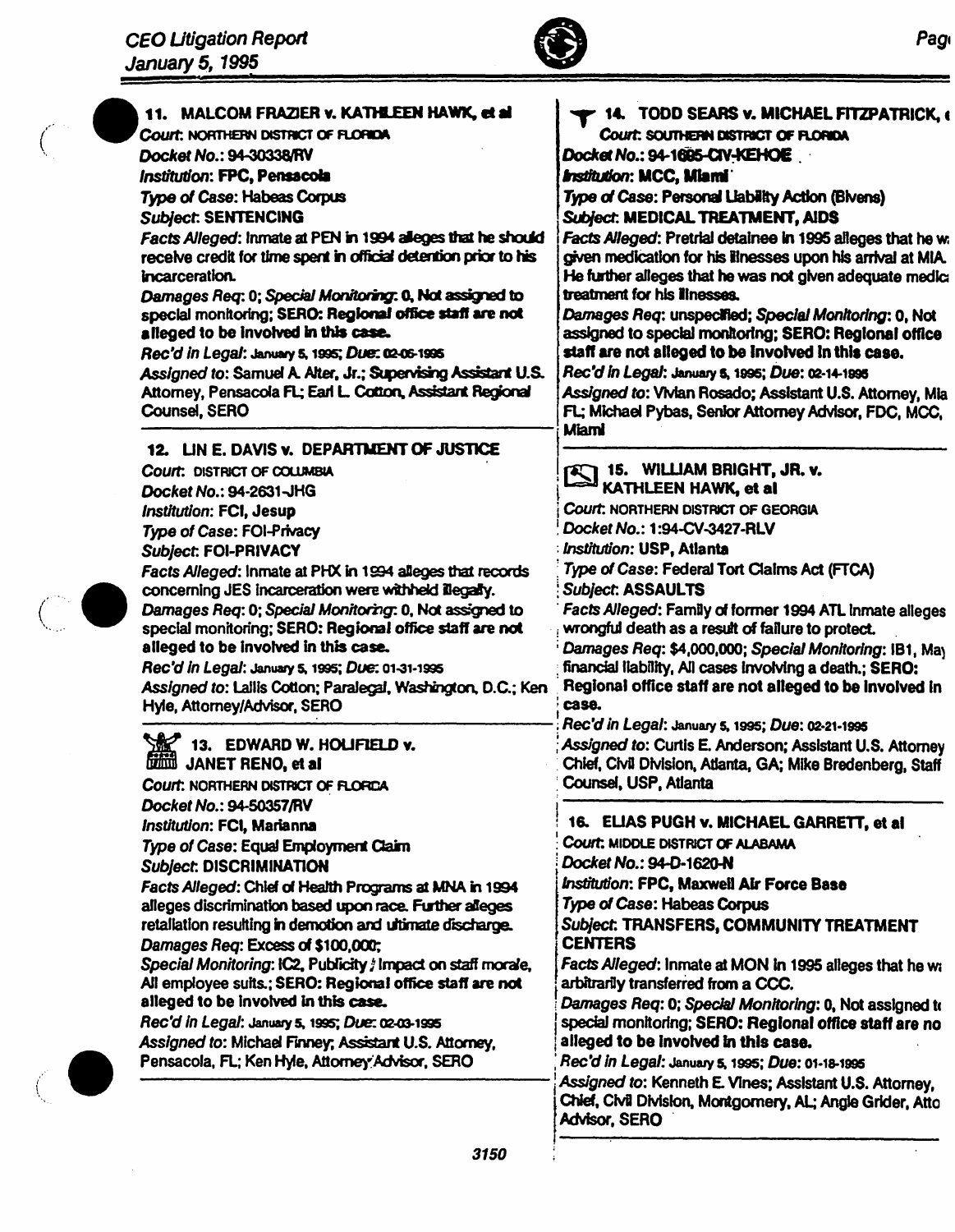

l,

|  | 17. ALVARO GUTIERREZ v. UNITED STATES, et al.<br>Court, NORTHERN DISTRICT OF FLORIDA<br>Docket No.: 94-40568<br>Institution: USP, Atlanta<br>Type of Case: Federal Tort Claims Act (FTCA)<br>Subject: PROPERTY<br>Facts Alleged: Inmate at TAL in 1994 alleges that his<br>property was lost after he was transferred from ATL.<br>Damages Req: \$658.95; Special Monitoring: 0, Not<br>assigned to special monitoring; SERO: Regional office<br>staff are not alleged to be involved in this case.<br>Rec'd in Legal: January 5, 1995; Due: NONE, NO SUMMONS<br><b>ISSUED.</b><br>Assigned to: P. Michael Patterson; U.S. Attorney,<br>Tallahassee, FL; Dan Rouse, Paralegal Specialist,<br>FCI, Tallahassee                                  | VLADIMIR COLLAZO-LEON v. BUREAU OF<br>I PRISONS, et al.<br>Court. DISTRICT OF PUERTO RICO<br>Docket No.: 94-1616CC; Type of Case: Habeas Corpus;<br>Damages Req: 0<br>Subject: PRETRIAL DETAINEES, AD DETENTION,<br><b>INMATE DISCIPLINE Institution: MDC, Guaynabo</b><br>Facts Alleged: Pretrial detainee at GUA in 1994 alleges that<br>he was placed in segregation based on charges that had<br>been dismissed. He was not given a staff representative at<br>his DHO hearing. Visitation, commissary and attorney<br>privileges were withdrawn because he was in segregation.<br>Special Monitoring: 0, Not assigned to special monitoring<br>Date Case Filed: 05-03-1994<br>Significant Activity: Appeal by Bureau of Prisons to First<br>Circuit, 94-2061<br>WILLIAM T. IRWIN v. J. MICHAEL QUINLAN, et al |
|--|------------------------------------------------------------------------------------------------------------------------------------------------------------------------------------------------------------------------------------------------------------------------------------------------------------------------------------------------------------------------------------------------------------------------------------------------------------------------------------------------------------------------------------------------------------------------------------------------------------------------------------------------------------------------------------------------------------------------------------------------|--------------------------------------------------------------------------------------------------------------------------------------------------------------------------------------------------------------------------------------------------------------------------------------------------------------------------------------------------------------------------------------------------------------------------------------------------------------------------------------------------------------------------------------------------------------------------------------------------------------------------------------------------------------------------------------------------------------------------------------------------------------------------------------------------------------------|
|  | <b>Significant Activity on</b><br><b>Existing Cases</b>                                                                                                                                                                                                                                                                                                                                                                                                                                                                                                                                                                                                                                                                                        | Court: SOUTHERN DISTRICT OF GEORGIA<br>Docket No.: CV291-05; Type of Case: Mandamus; Damages                                                                                                                                                                                                                                                                                                                                                                                                                                                                                                                                                                                                                                                                                                                       |
|  | MICHAEL ADEDEJI v. R. INGRAM, et al<br>Court: NORTHERN DISTRICT OF FLORIDA<br>Docket No.: 90-50103/WS; Type of Case: Personal Liability<br>Action (Bivens); Damages Req: \$12,300,000<br>Subject: INMATE DISCIPLINE, DISCRIMINATION -<br><b>INMATE</b> Institution: FCI, Marianna<br>Facts Alleged: Staff member lied when he issued an<br>incident report to inmate for lying to staff member. Denied<br>witnesses at DHO hearing in MNA in 03-1990.<br>Special Monitoring: 0, Not assigned to special monitoring<br>Date Case Filed: 09-12-1990<br>Significant Activity: Appeal to Eleventh Circuit, 94-2870                                                                                                                                 | Req: 0<br>Subject: ACCESS TO COURTS Institution: FCI, Jesup<br>Facts Alleged: Denied access to legal property and medical<br>care at JES in 1991. Seeks transfer to Miaml.<br>Special Monitoring: 0, Not assigned to special monitoring<br>Date Case Filed: 01-09-1991<br>Significant Activity: 12-15-1994 Dismissal affirmed for failure<br>to exhaust administrative remedies.<br>RICKY JACKSON v. U.S. BUREAU OF PRISONS<br>Court: SOUTHERN DISTRICT OF FLORIDA<br>Docket No.: 94-969-CIV-MARCUS; Type of<br>Case: Federal Tort Claims Act; Damages Req: \$996                                                                                                                                                                                                                                                  |
|  | PAUL BILZERIAN v. ATTORNEY GENERAL, et al<br>Court: NORTHERN DISTRICT OF FLORIDA<br>Docket No.: 92-30323WEA; Type of Case: Personal Liability<br>Action (Bivens); Damages Req: 0<br>Subject: CENTRAL MONITORING Institution: FPC, Eglin<br><b>Air Force Base</b><br>Facts Alleged: EGL inmate claims he was classified as a<br>CIM with no supporting evidence. Denied community<br>custody because of his offense severity rating being wrong.<br>Administrative remedy process did not effectively deal with<br>his complaint. Access to courts and legal mail has been<br>hampered.<br>Special Monitoring: 0, Not assigned to special monitoring<br>Date Case Filed: 08-26-1992<br>Significant Activity: 11-16-1994 Dismissed via voluntary | Subject: PROPERTY, TORT Institution: MCC, Miami<br>Facts Alleged: LEW inmate was at MIA in 08-1992, seeks<br>reimbursement for property lost as result of Hurricane<br>Andrew. Also seeks pay from work in UNICOR at MIA and<br>balance of commissary account.<br>Special Monitoring: IC8, Publicity / Impact on staff morale,<br>Resulting from 08-92 Hurricane Andrew<br>Date Case Filed: 12-16-1993<br>Significant Activity: Moved via change of venue from FPAM,<br>4:CV-93-1938. 11-30-1994 Government's motion for<br>summary judgement granted by default.                                                                                                                                                                                                                                                  |
|  | dismissal.                                                                                                                                                                                                                                                                                                                                                                                                                                                                                                                                                                                                                                                                                                                                     |                                                                                                                                                                                                                                                                                                                                                                                                                                                                                                                                                                                                                                                                                                                                                                                                                    |
|  | 3151                                                                                                                                                                                                                                                                                                                                                                                                                                                                                                                                                                                                                                                                                                                                           |                                                                                                                                                                                                                                                                                                                                                                                                                                                                                                                                                                                                                                                                                                                                                                                                                    |